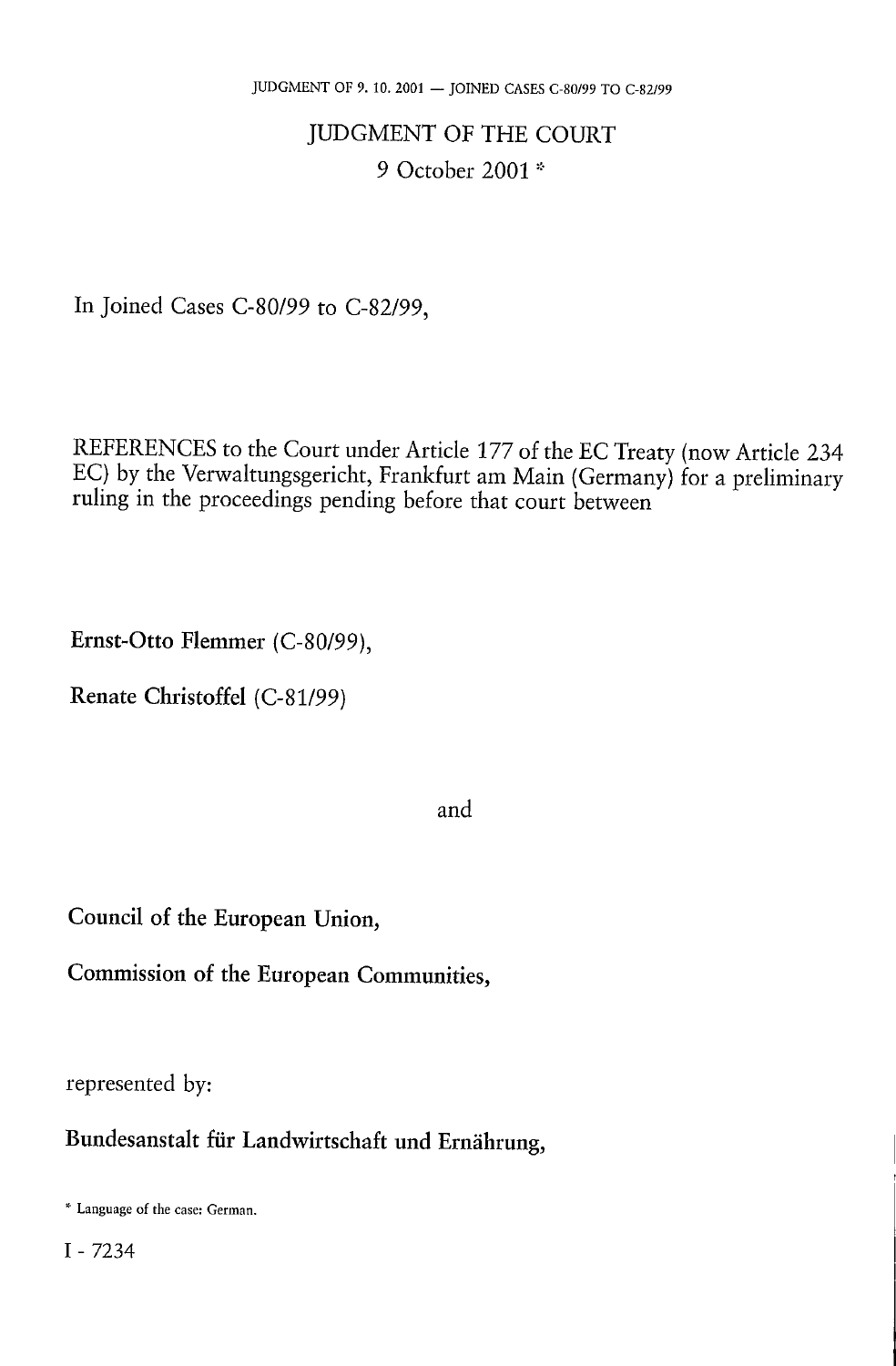and between

Marike Leitensdorfer (C-82/99)

and

### Bundesanstalt für Landwirtschaft und Ernährung,

on the interpretation of the second paragraph of Article 215 and Article 178 of the EC Treaty (now the second paragraph of Article 288 EC and Article 235 EC) and of Council Regulation (EEC) No 2187/93 of 22 July 1993 providing for an offer of compensation to certain producers of milk and milk products temporarily prevented from carrying on their trade (OJ 1993 L 196, p.  $6$ ),

### THE COURT,

composed of: G.C. Rodríguez Iglesias, President, P. Jann, F. Macken, N. Colneric (Rapporteur) and S. von Bahr (Presidents of Chambers), A. La Pergola, J.-P. Puissochet, L. Sevón, M. Wathelet, V. Skouris and J.N. Cunha Rodrigues, Judges,

Advocate General: A. Tizzano, Registrar: R. Grass,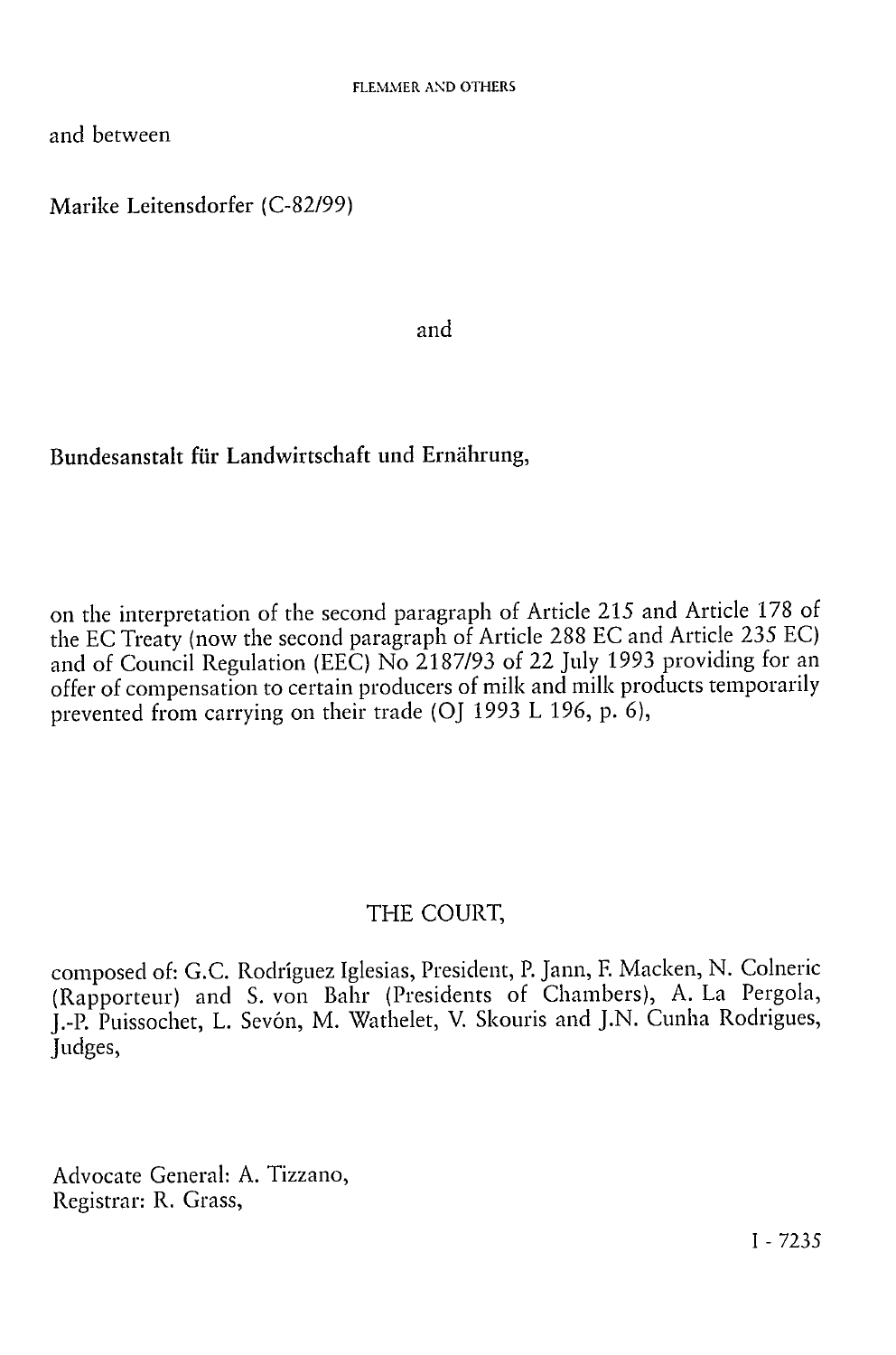after considering the written observations submitted on behalf of:

- Mr Flemmer, Mrs Christoffel and Mrs Leitensdorfer, by M. Düsing, Rechtsanwältin,
- the Commission of the European Communities, by D. Booß and M. Niejahr, acting as Agents,

having regard to the report of the Judge-Rapporteur,

after hearing the Opinion of the Advocate General at the sitting on 25 January 2001,

gives the following

## Judgment

- 1 By orders of 23 February 1999, received at the Court on 4 March 1994, the Verwaltungsgericht (Administrative Court), Frankfurt am Main, referred to the Court for a preliminary ruling under Article 177 of the EC Treaty (now Article 234 EC) three questions on the interpretation of the second paragraph of Article 215 and Article 178 of the EC Treaty (now the second paragraph of Article 288 EC and Article 235 EC), and of Council Regulation (EEC) No 2187/93 of 22 July 1993 providing for an offer of compensation to certain producers of milk and milk products temporarily prevented from carrying on their trade (OI 1993 L 196, p. 6).
- 2 The three questions have been raised in three sets of proceedings brought by Mr Flemmer and Mrs Christoffel against the Council of the European Union and the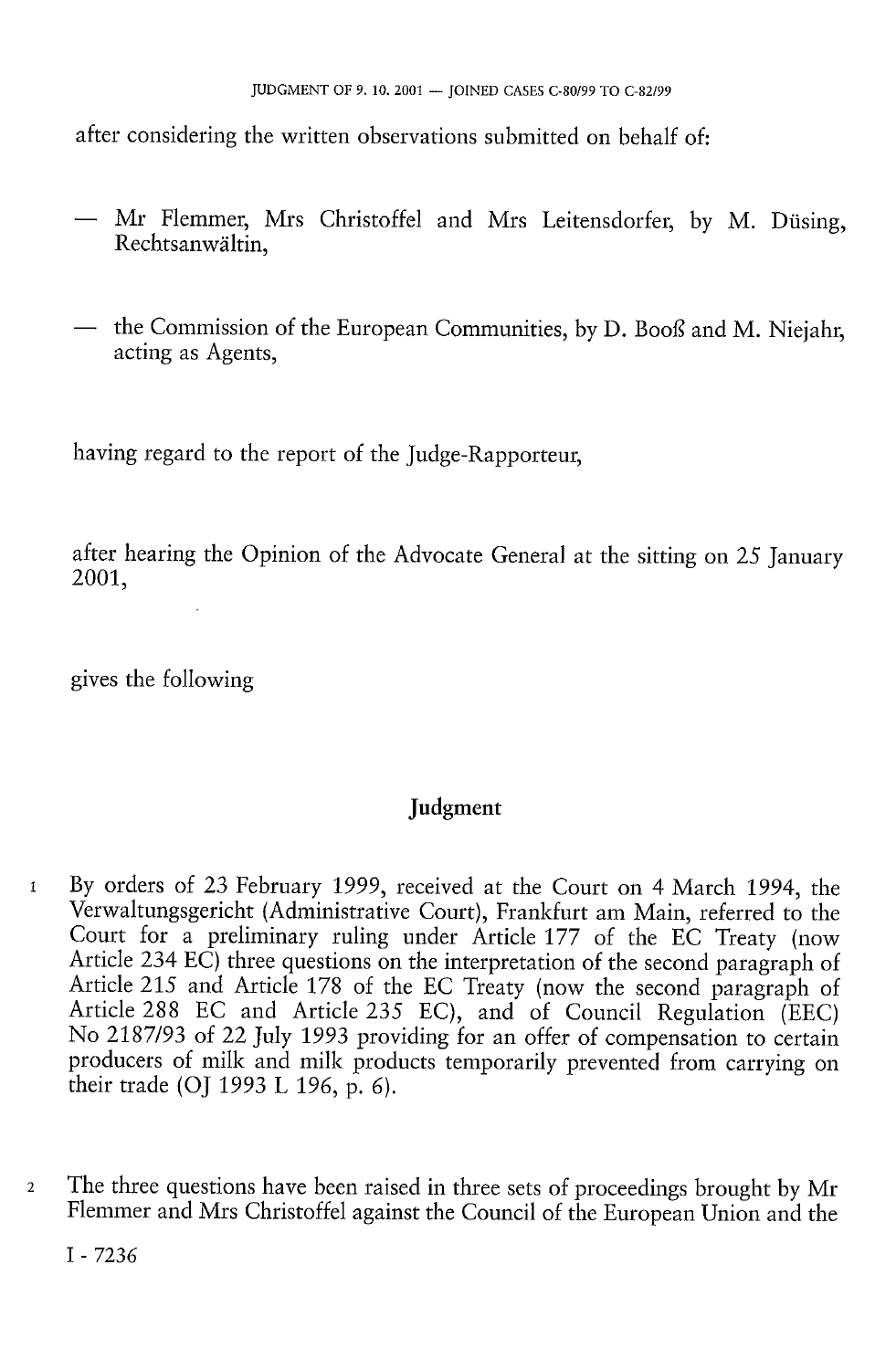Commission of the European Communities and by Mrs Leitensdorfer against the Bundesanstalt für Landwirtschaft und Ernährung (Federal Office of Agriculture and Food, hereinafter the 'BLE') concerning the BLE's refusal to pay in part or in full the compensation previously offered to the three applicants in the main proceedings on the ground that the conditions for the grant of that compensation, laid down by Regulation No 2187/93, were not met.

Legal background

- 3 Council Regulation (EEC) No 1078/77 introducing a system of premiums for the non-marketing of milk and milk products and for the conversion of dairy herds (OJ 1977 L 131, p. 1), adopted by the Council on 17 May 1977, provided for the payment of a premium to producers who undertook not to market milk or milk products or to convert their dairy herds to meat production.
- 4 On 31 March 1984, the Council adopted Regulation (EEC) No 856/84 amending Regulation (EEC) No 804/68 on the common organisation of the market in milk and milk products (OJ 1984 L 90, p. 10) and Regulation (EEC) No 857/84 adopting general rules for the application of the levy referred to in Article 5c of Regulation (EEC) No 804/68 in the milk and milk products sector (OJ 1984 L 90, p. 13). Those regulations introduced, from 1 April 1984, a system of additional levies on milk requiring each milk producer, on penalty of an additional levy, only to market the quantities of milk corresponding to the milk quota allocated to him ('reference quantity'). That quota reflects the quantity of milk produced during a reference year, which for Germany was 1983.
- 5 Producers who produced nothing during that year because of their undertaking under Regulation No 1078/77 were excluded from the milk quota scheme.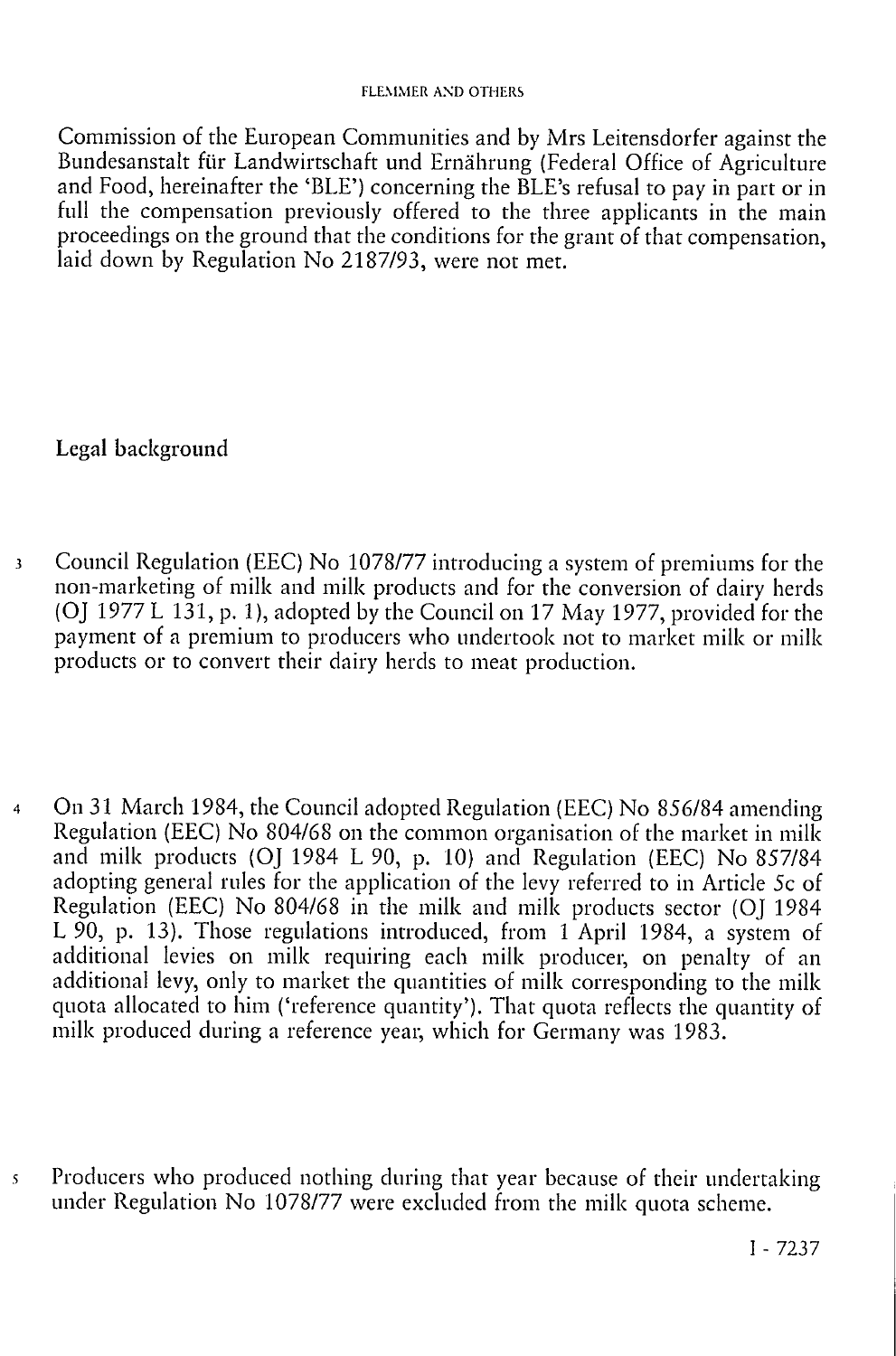- 6 By its judgments in Case 120/86 *Mulder* [1988] ECR 2321 and Case 170/86 *Von Deetzen* [1988] ECR 2355, the Court declared Regulation No 857/84 to be invalid in so far as it did not provide for the allocation of a reference quantity to producers who did not deliver milk during the reference year adopted by the Member State concerned.
- 7 Council Regulation (EEC) No 764/89 of 20 March 1989, amending Regulation (EEC) No 857/84 (OJ 1989 L 84, p. 2), was intended to implement the judgments in *Mulder* and *Von Deetzen.* It made it possible to allocate to the category of producers previously excluded from the milk quota scheme a specific reference quantity of up to 60% of their production over the 12 months preceding their non-marketing undertaking under Regulation No 1078/77.
- 8 Article 3a(1) and (2) of Regulation No 857/84, as amended by Regulation No 764/89, was in turn declared invalid by the judgments in Case C-189/89 *Spagl* [1990] ECR I-4539 and Case C-217/89 *Pastätter* [1990] ECR I-4585 *inter alia* because of the limitation of the specific reference quotas to 60% of reference production. In order to comply with those judgments, Regulation No 857/84 was amended by Council Regulation (EEC) No 1639/91 of 13 June 1991 (OJ 1991 L 150, p. 35).
- 9 By interlocutory judgment in Joined Cases C-104/89 and C-37/90 *Mulder and Others* v *Council and Commission* [1992] ECR I-3061 (hereinafter *'Mulder II'),*  the Court held the Community liable for the loss suffered by milk producers who were prevented from marketing milk as a result of the application of Regulation No 857/84.
- 10 Because of the large number of producers affected by the judgment in *Mulder II,*  and in order fully to comply with it, the Council adopted Regulation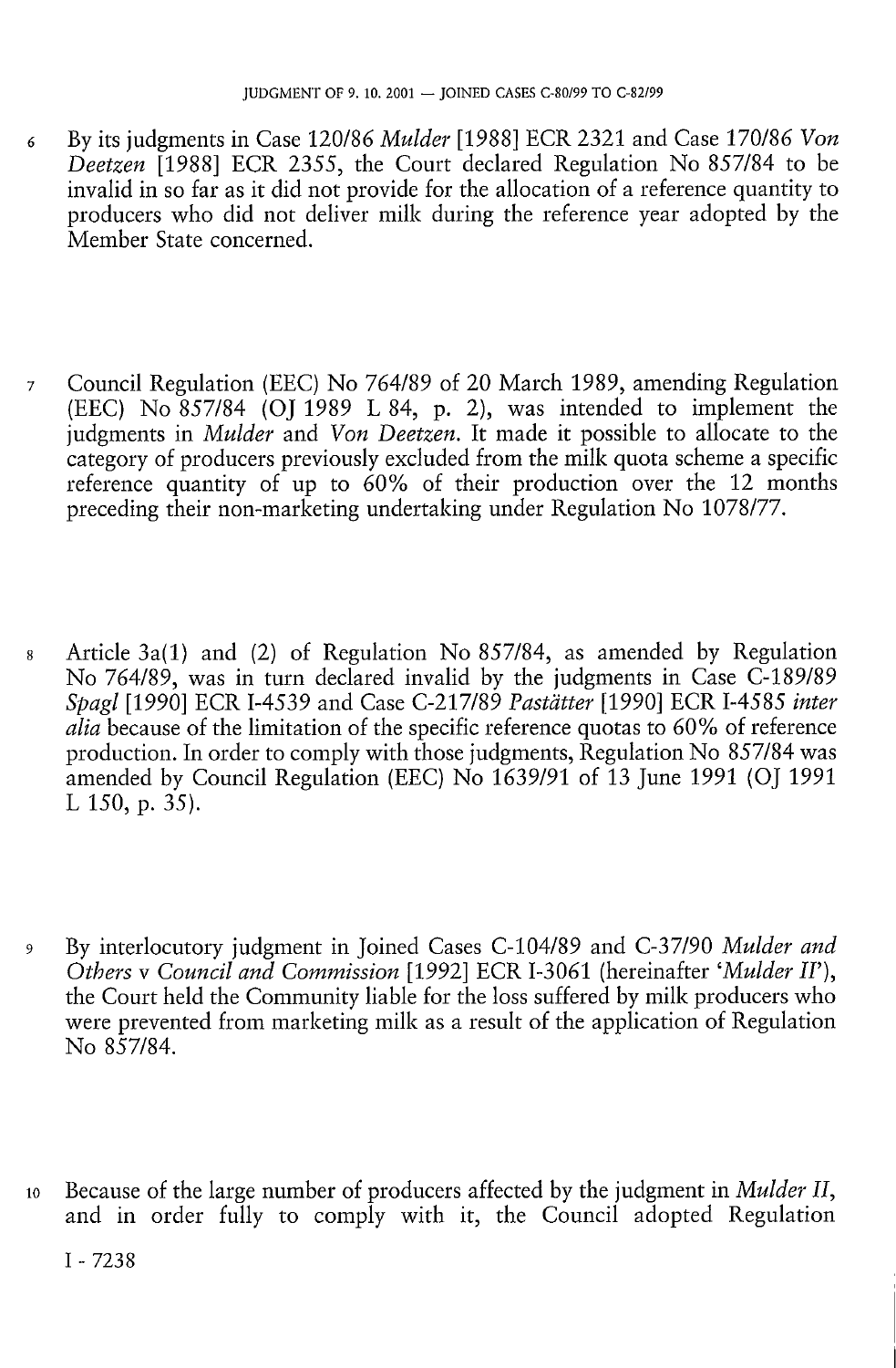No 2187/93. It provided that the national authorities were to offer the producers affected flat-rate compensation, which they could either accept or refuse, to make good all loss.

- 1 1 Under the compensation procedure laid down in the first paragraph of Article 10(2) of that regulation, producers wishing to make an application for compensation had to send it to the competent authority designated for that purpose in the Member State concerned by 30 September 1993 at the latest.
- 12 Under Article 2 of Regulation No 2187/93, an application for compensation was to be deemed eligible if it was submitted by a producer who had been allocated a definitive special reference quantity under the conditions set out in Article 3a(3) of Regulation No 857/84, either on 29 March 1991, pursuant to Regulation No 764/89, or on 1 July 1993, pursuant to Regulation No 1639/91.
- 13 Under Article 5 of Regulation No 2187/93, an application made by a producer who had received the definitive allocation of the reference quantity pursuant to Regulation No 1639/91 on 1 July 1993 was to be accepted on condition that he did not take part in any programme of cessation of milk production and that he did not sell or lease his entire holding on or before 1 July 1994.
- 14 In accordance with Article 7 of Regulation No 2187/93, if the definitive special quantity allocated pursuant to Article 3a of Regulation No 857/84 was less than 80% of the provisional special quantity or if the holding was sold or leased in part before 1 April 1992 or before 1 July 1994 as the case may be, the annual quantity in respect of which compensation was due was to be reduced by the quantity returned to the national reserve.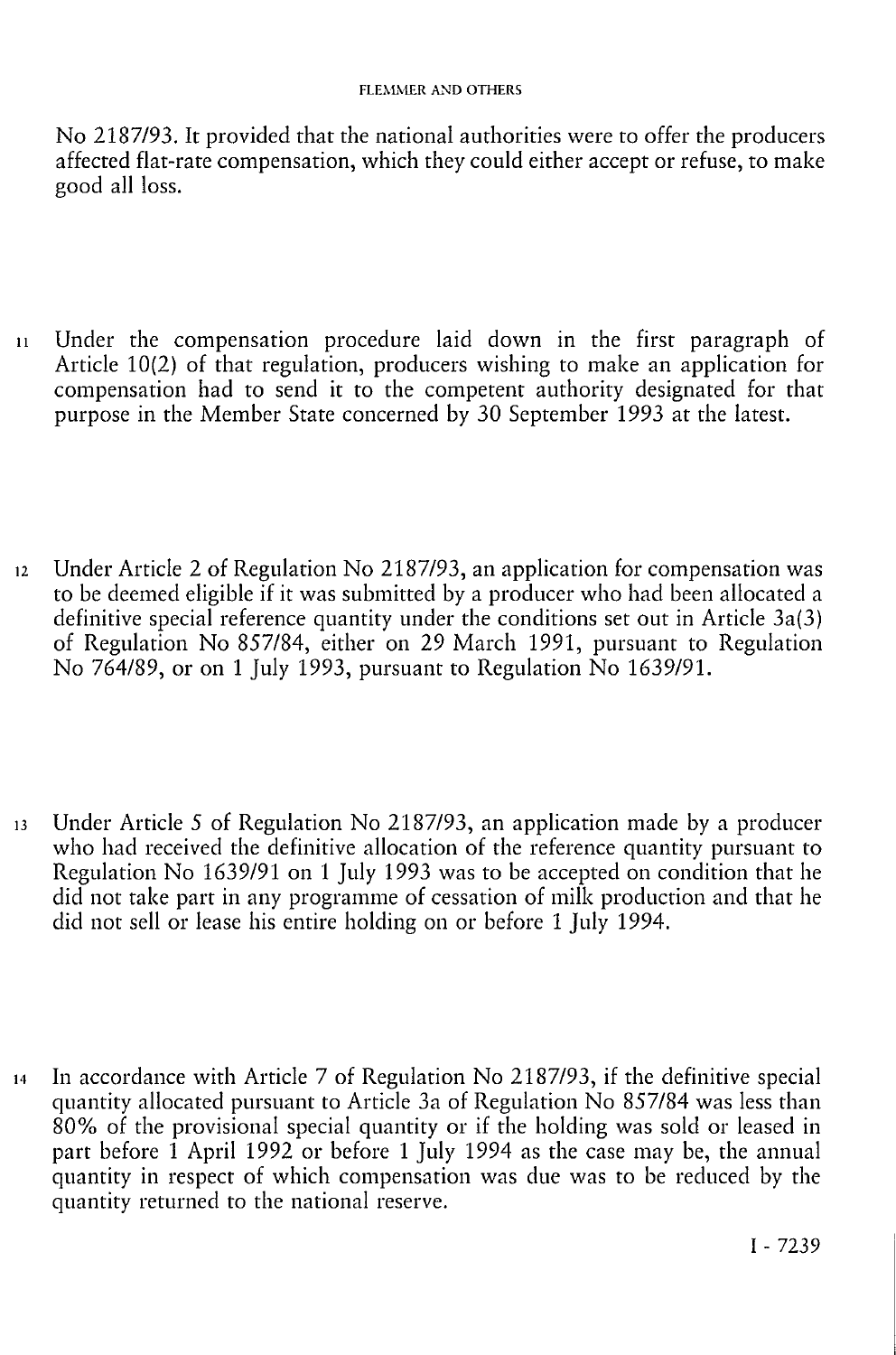- 15 Article 11 of Regulation No 2187/93 provides that the competent authority is to check the accuracy of the information provided by the producer and calculate the amount of the compensation on the basis of the quantity and the period in respect of which compensation is due, using the amounts specified in the Annex.
- 16 Article 14 of Regulation No 2187/93, on the issuing and acceptance of offers of compensation, reads as follows:

'Within four months o[f] receipt of an application the competent authority referred to in Article 10 shall, in the name and on behalf of the Council and the Commission, make an offer of compensation to the producer, accompanied by a receipt in full and final settlement.

Where the producer derives his right to a special reference quantity:

- from Regulation (EEC) No 764/89, the compensation shall be paid on receipt of the returned receipt, duly approved and signed by the producer,
- from Regulation (EEC) No 1639/91, the compensation shall be paid, on condition that the receipt has been returned duly approved and signed by the producer, after 1 July 1994, so as to allow the competent authority to check that Articles 5 and 7 have been complied with, unless the producer lodges with that authority a security amounting to 115% of the compensation fixed before the application of the aforementioned Articles, as a guarantee of compliance with the conditions set out in those Articles.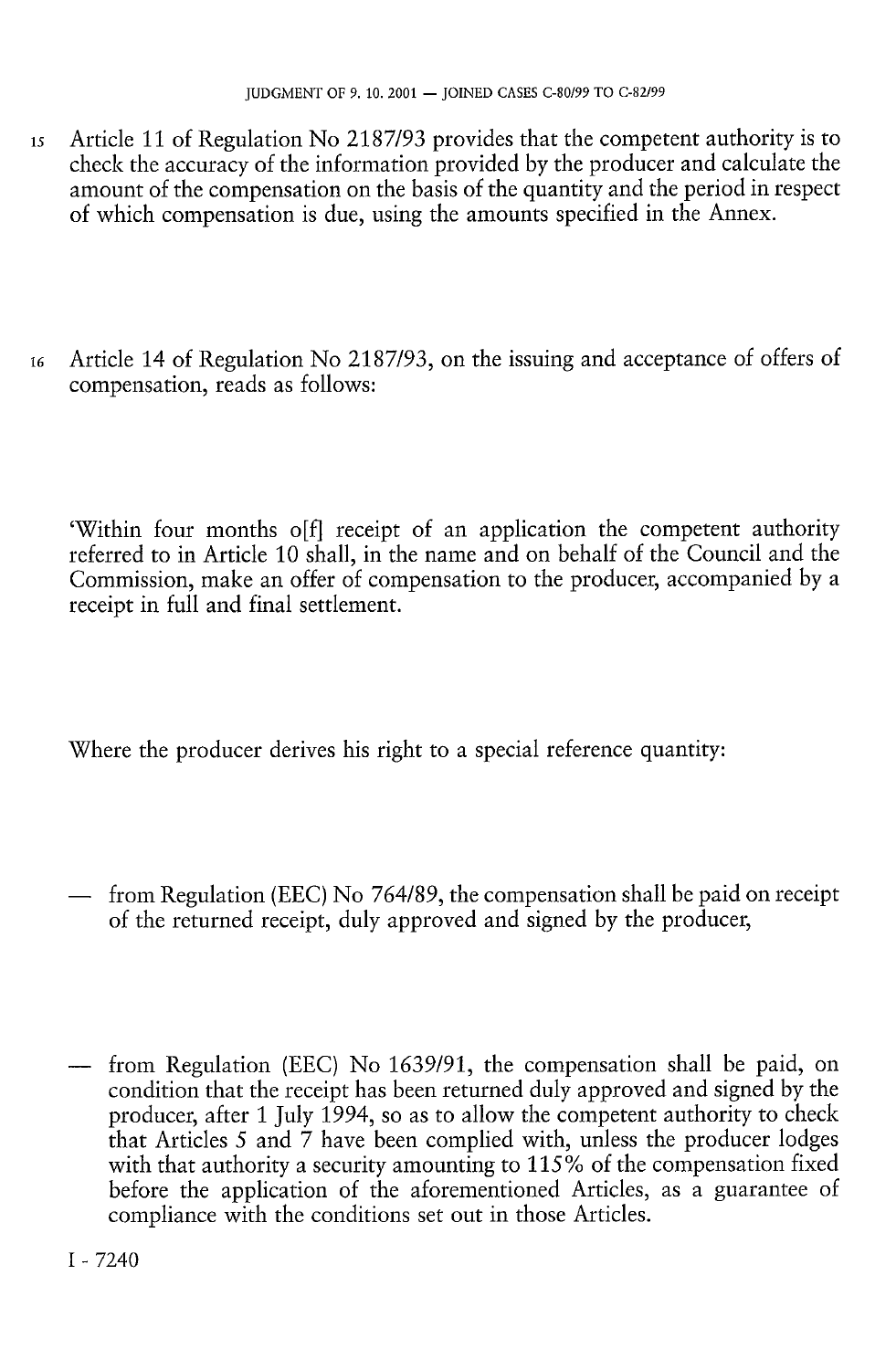Failure to accept the offer within two months of its receipt shall mean that it shall not be binding in the future on the Community institutions concerned.

Acceptance of the offer by the return to the competent authority of the duly approved and signed receipt shall imply the relinquishment of any claim of whatever nature against Community institutions in respect of any loss within the meaning of Article 1.'

- 17 According to the 15th recital of the preamble to Regulation No 2187/93, 'failure by the producer to accept the offer made by the competent authority of the Member State in accordance with the provisions of this Regulation would amount to refusal of the Community offer;... any legal proceedings continued or initiated thereafter by the producer would fall within the Community's jurisdiction'.
- 18 Article 178 of the Treaty provides:

'The Court of Justice shall have jurisdiction in disputes relating to compensation for damage provided for in the second paragraph of Article 215.'

19 The first and second paragraphs of Article 215 of the Treaty provide:

'The contractual liability of the Community shall be governed by the law applicable to the contract in question.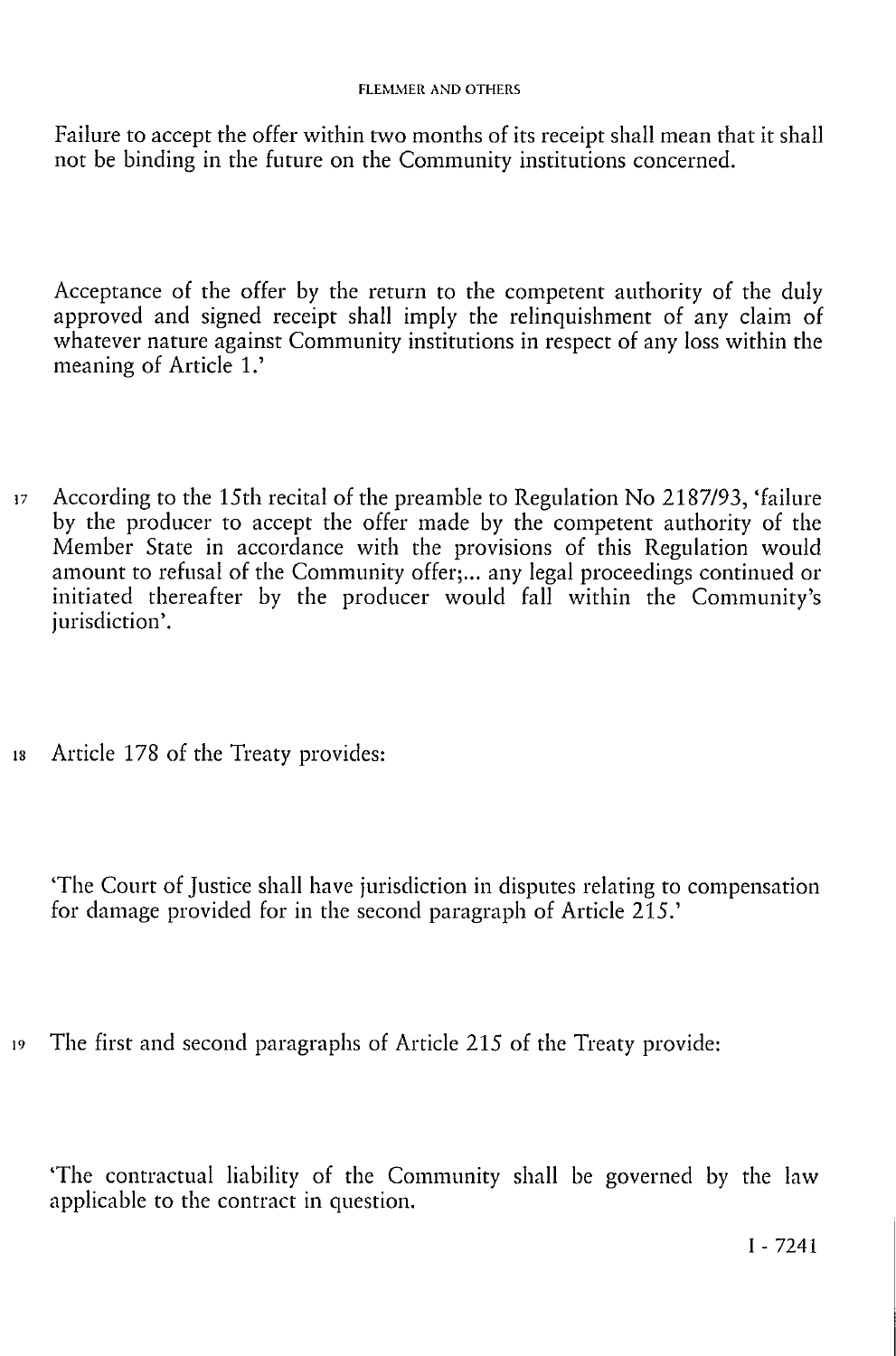In the case of non-contractual liability, the Community shall, in accordance with the general principles common to the laws of the Member States, make good any damage caused by its institutions or by its servants in the performance of their duties.'

The main proceedings

- 20 In Case C-80/99, Mr Flemmer is a milk producer who accepted the offer of payment of compensation of DEM 64 684 with interest at 8% per annum from 1 October 1993 made to him by the BLE pursuant to Regulation No 2187/93. As the BLE refused to pay the compensation agreed upon, Mr Flemmer seeks its payment.
- 21 The BLE cancelled the contract for compensation with immediate effect pursuant to Paragraph 60(1) of the Verwaltungsverfahrensgesetz (Law on administrative procedure, the 'VwVfG') on the ground that, when checks were made, it became clear that Mr Flemmer had been allocated the definitive specific reference quantity in error. He had not produced the total provisional specific reference quantity on his holding.
- 22 In Case C-81/99, Mrs Christoffel claims the payment of DEM 73 038.17 which was offered to her by way of compensation pursuant to Regulation No 2187/93. Apparently, on 1 January 1992, Mrs Christoffel had reduced her holding to 4.45 hectares, the other part of it having been leased, without the reference quantity allocated in respect of it having been transferred to the national reserve; instead, that reference quantity was transferred to the tenant. The competent authority did not allocate the quantity concerned to the national reserve for reasons relating to the protection of the legitimate expectations of Mrs Christoffel and the tenant to whom the reference quantity was transferred. Given the circumstances, the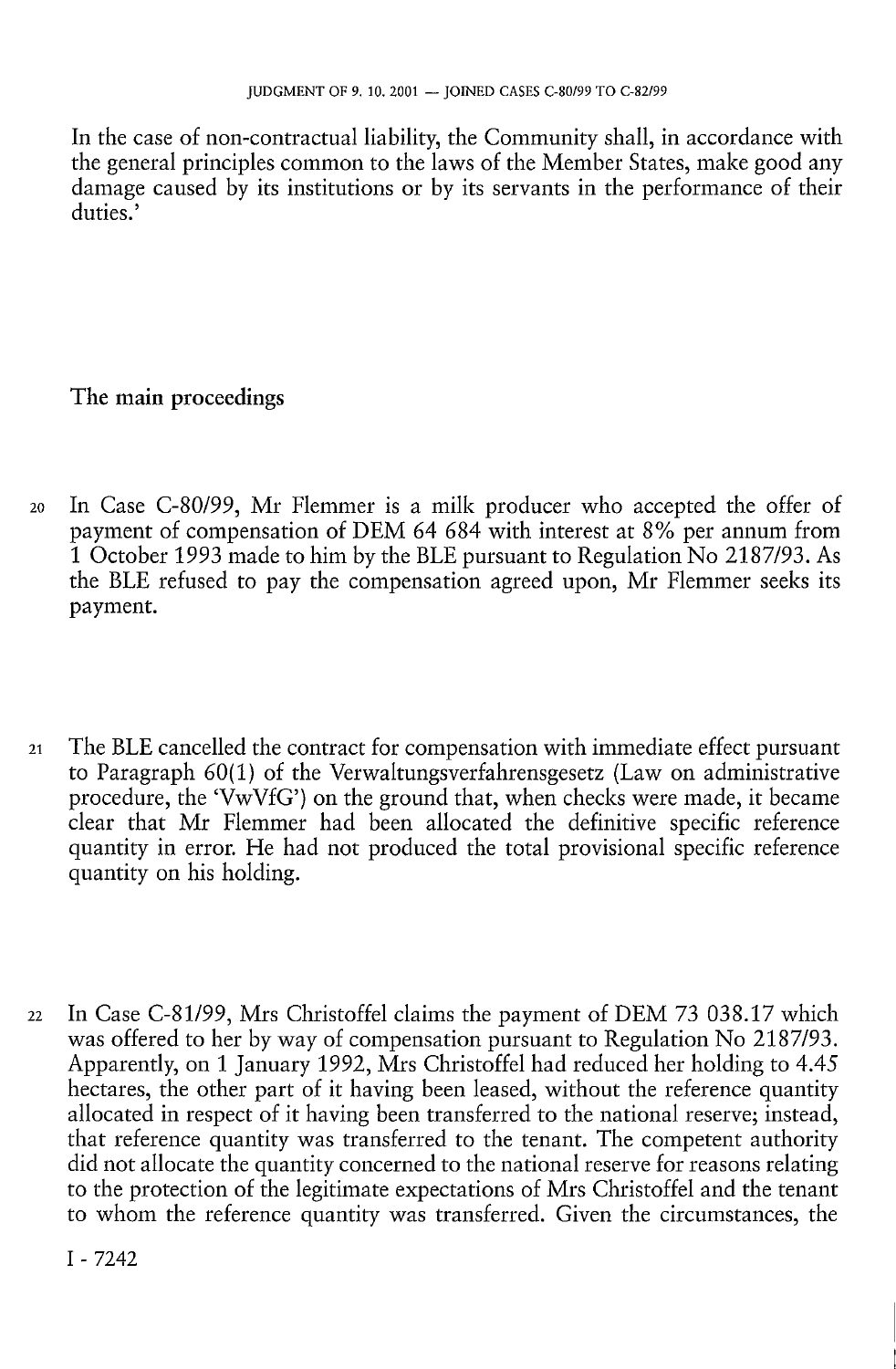BLE refused to pay the compensation agreed upon and made a fresh offer of DEM 13 458.09 to Mrs Christoffel.

- 23 In Case C-82/99, Mrs Leitensdorfer is the successor in title of a producer who herself had inherited the holding of a producer who had given a non-marketing undertaking pursuant to Regulation No 1078/77. Mrs Leitensdorfer claims the payment of DEM 14 328.15 with interest at 8% per annum from 1 October 1993, amounting to DEM 12 913.02.
- <sup>24</sup> Not only did the competent principal customs office withdraw, with effect from 1 April 1996, the definitive specific reference quantity of 39 870 kg, a decision against which Mrs Leitensdorfer brought an action before the Finanzgericht (Financial Court), Munich, but the contract for compensation concluded on the basis of the definitive specific reference quantity between the producer whom Mrs Leitensdorfer succeeded and the BLE was also cancelled by the BLE with immediate effect, pursuant to Paragraph  $60(1)$  of the VwVfG, on the ground that the definitive specific reference quantity had been allocated in error to that producer. Indeed, the original producer did not begin to supply milk produced on his holding until 10 October 1991 rather than for a continuous period of 12 months preceding 29 March 1991, as provided in Article 3a of Regulation No 857/84, as amended by Regulation No  $1639/91$ .

### The questions referred for a preliminary ruling

25 It is clear from the grounds of the orders for reference that the national court is inclined to consider that the actions before it concern contractual liability within the meaning of the first paragraph of Article 215 of the Treaty and therefore accepts that it has jurisdiction.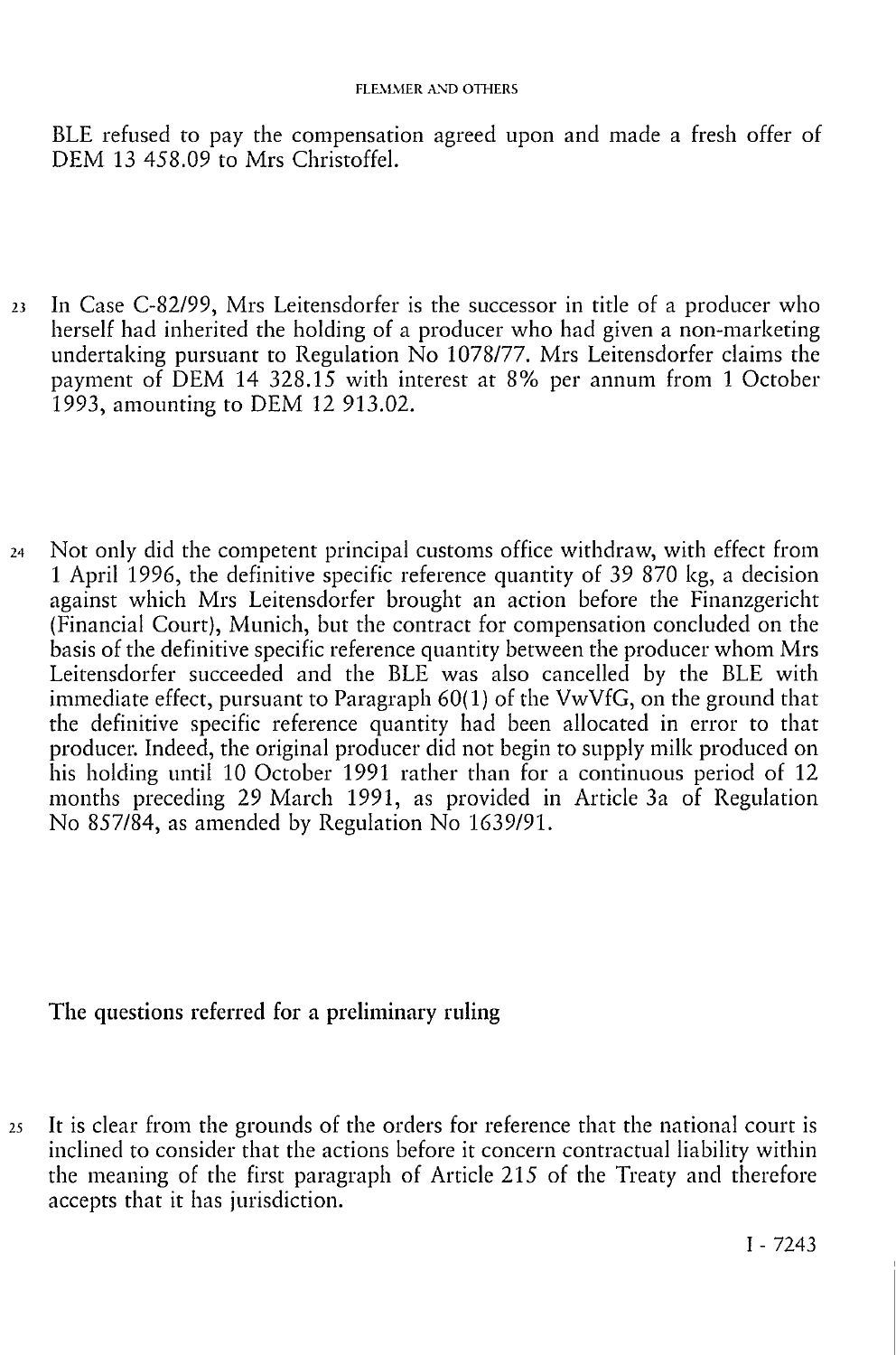26 However, in view of the judgment in Case T-l 12/95 *Dethlefs and Others* v *Council* [1998] ECR II-3819, the referring court is in some doubt as to whether it has jurisdiction. It cannot rule out that that judgment, and paragraph *55* thereof in particular, cannot be interpreted as meaning that disputes arising from compensation transactions or contracts concluded by national authorities in the name of and on behalf of the Council and the Commission in accordance with Regulation No 2187/93 are matters of non-contractual liability within the meaning of the second paragraph of Article 215 of the Treaty.

27 As the question of determining the correct jurisdiction and, hence, that of the law applicable to the contracts which are the subject of the actions before it thus present serious difficulties, the Verwaltungsgericht, Frankfurt am Main, decided to stay proceedings and refer the following questions, worded identically in all three cases, C-80/99 to C-82/99, to the Court of Justice for a preliminary ruling:

'(1) Is the second paragraph of Article 215 of the EC Treaty and Article 178 of the EC Treaty, in conjunction with the provisions of Regulation (EEC) No 2187/93, to be interpreted as meaning that the Court of Justice also has jurisdiction in disputes which derive from a contract concluded by the competent national authority in the name and on behalf of the Council and Commission in accordance with Council Regulation (EEC) No 2187/93 providing for an offer of compensation to certain producers of milk and milk products temporarily prevented from carrying on their trade?

(2) If that question is answered in the negative and the case falls within the first paragraph of Article 215 of the EC Treaty thus giving the national courts jurisdiction under Article 183 of the EC Treaty, the further question arises as to whether the provisions of national procedural law or the general principles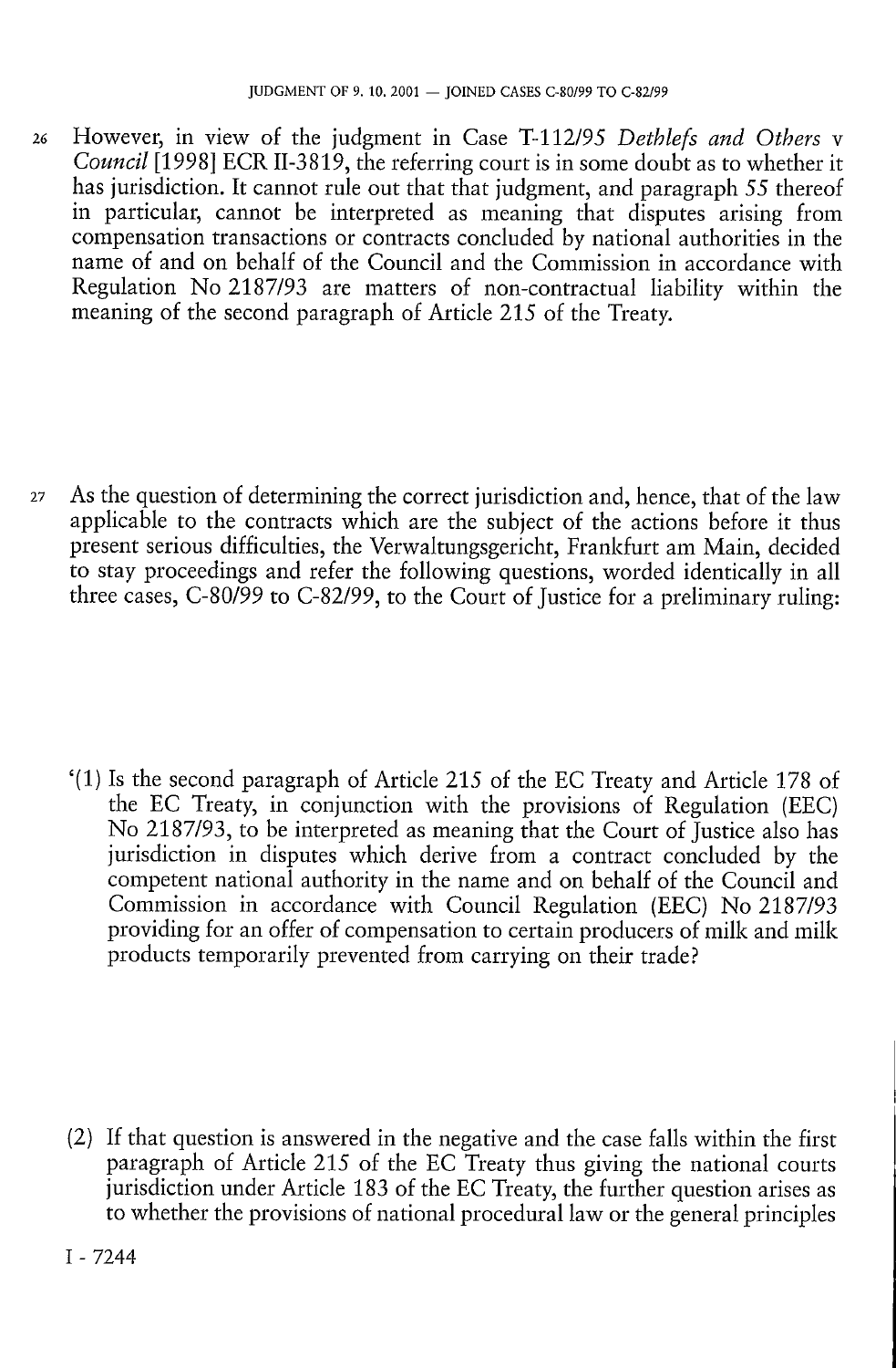of law common to the legal systems of the Member States are to be applied to such a contract, in so far as Regulation (EEC) No 2187/93 makes no provision.

- (3) If the general principles of law are applicable, the question then arises as to whether and under what conditions the competent national authority may set aside in whole or in part a contract concluded in the name and on behalf of the Council and Commission if it subsequently transpires that the conditions to be fulfilled under Council Regulation (EEC) No 2187/93 for the making of an offer of compensation were in whole or in part not met, or if the conditions for the making of an offer of compensation are met only because the competent national authorities consider that they are precluded, for reasons of the protection of legitimate expectations, from annulling the definitive allocation of a special reference quantity which is a precondition for granting compensation.'
- 28 By order of the President of the Court of 22 June 1999, the three cases were joined for the purposes of the written and oral procedures and the judgment.

The first question

29 By this question the national court is asking essentially whether the provisions of the second paragraph of Article 215 and Article 178 of the Treaty read in conjunction must be interpreted as meaning that the Community courts have jurisdiction to rule in disputes arising from a contract for compensation concluded in the name and on behalf of the Council and the Commission by the competent national authority, in accordance with the rules laid down by Regulation No 2187/93.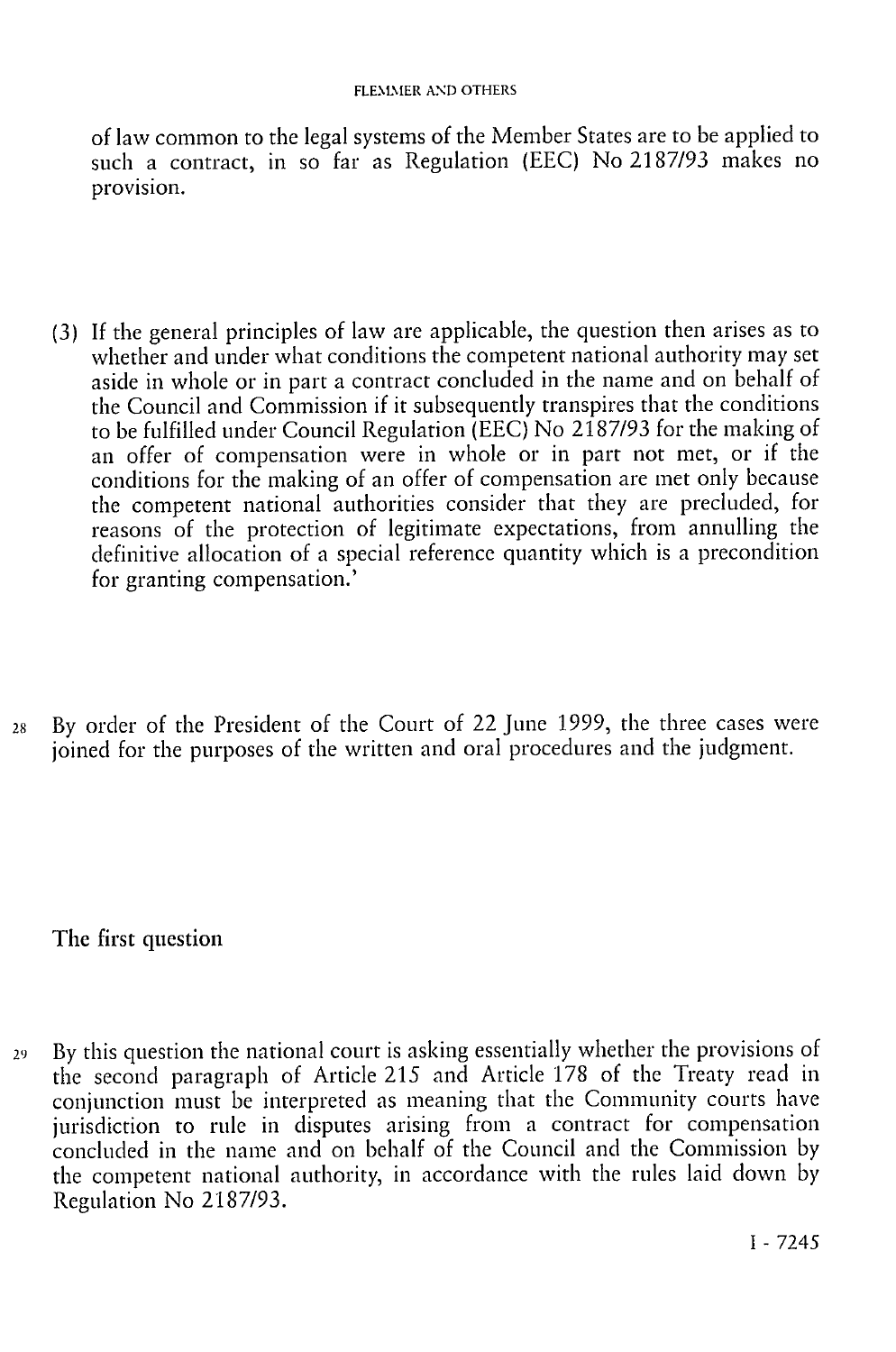*Arguments put forward in the observations submitted to the Court* 

- 30 The applicants in the main proceedings assume that, because the producers concluded an administrative contract for amicable settlement, the disputes relating to such a settlement fall within the jurisdiction of the German administrative courts.
- 31 Given the conflict between that view and the judgment in *Dethlefs and Others* v *Council and Commission,* cited above, the applicants in the main proceedings take the view that they can opt for either the Court of First Instance or the national courts, both courts having jurisdiction in all cases in which administrative contracts for amicable settlement of claims for damages made on the basis of the second paragraph of Article 215 of the Treaty are at issue.
- 32 The Commission puts forward two series of arguments, one to the effect that the national courts have jurisdiction and the other to the effect that a direct action should be brought before the Community courts.
- 33 In support of the view that the national courts have jurisdiction, the Commission essentially contends that the claim based on a contractual right of the producer as against the Council and the Commission replaces the right to compensation for damages under the second paragraph of Article 215 of the Treaty by virtue of the relinquishment clause in the fourth paragraph of Article 14 of Regulation No 2187/93.
- 34 In support of the view that the Community courts have jurisdiction, the Commission argues that it is possible to give a wide interpretation to Article 178 of the Treaty to the effect that it covers not only actions based on non-contractual liability in the narrow sense of the term but also disputes over contractual claims,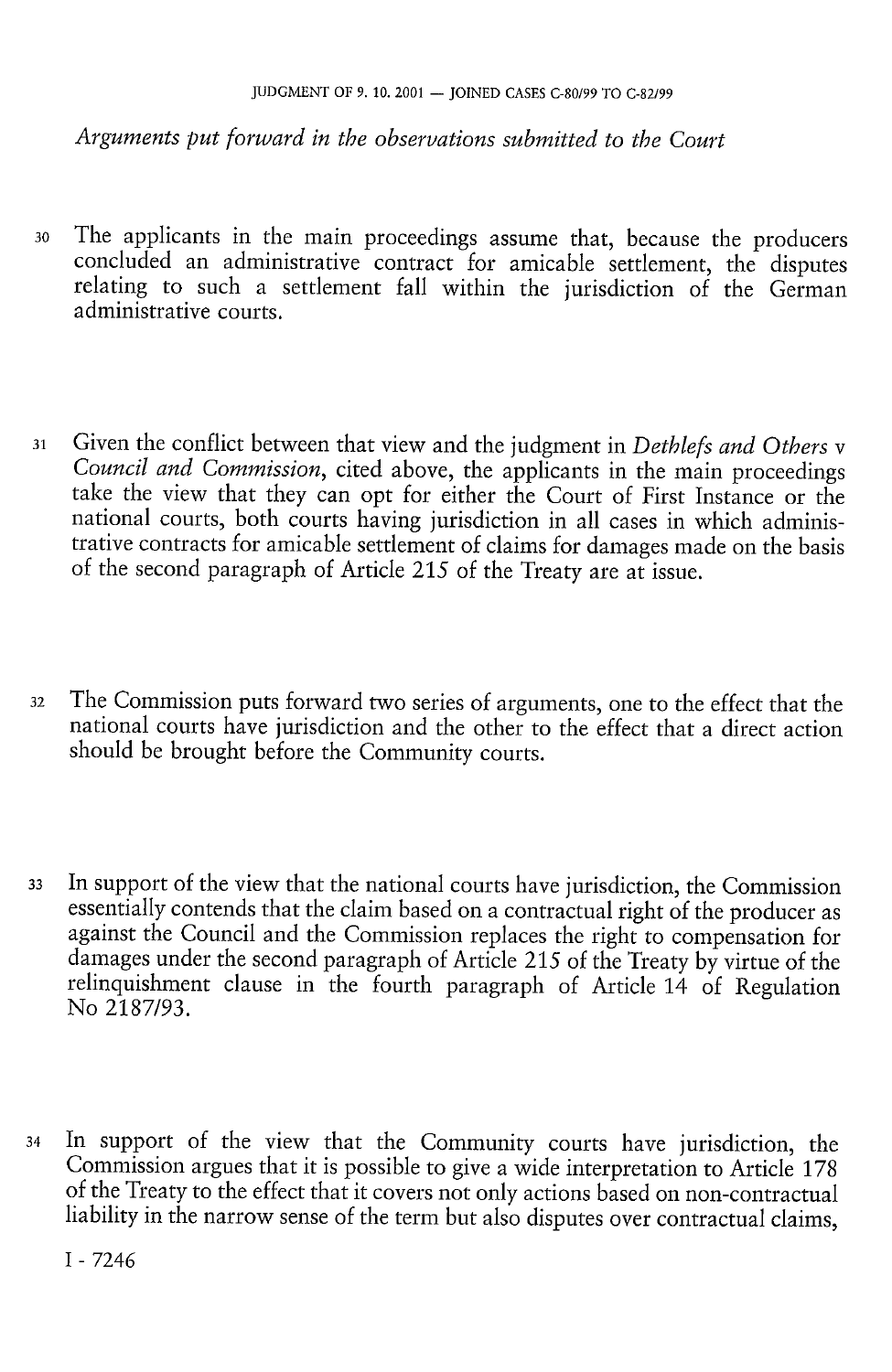where they seek performance of the compensation obligation which the second paragraph of Article 215 of the Treaty imposes on the Commission or where they have some other sort of connection with that obligation.

- 35 In that connection, the Commission points out that there is a close material connection between Regulation No  $2187/93$  and the non-contractual liability of the Community. As the sole purpose of that regulation is performance of the obligation to make good damage to producers, in accordance with the judgment in *Mulder II*, it must be interpreted in the light of the principles derived from that judgment. Thus, it might be necessary to establish whether and, where relevant, in what amount, the producer concerned could, by virtue of the principles derived from *Mulder II,* rely, as against the Community, on a right to compensation for damage he suffered. According to Article 178 of the Treaty, that question falls exclusively within the jurisdiction of the Court of Justice.
- 36 The Commission also points to procedural problems. To protect his interest in the event of the failure of his action before the national courts, a producer is forced to bring proceedings in both jurisdictions.
- 37 Finally, the Commission states its view that the Community courts have jurisdiction. Given the close material connection between contractual and noncontractual rights, that solution represents a guarantee of the effectiveness and success of the legal process.

*Findings of the Court* 

38 First, it must be observed that, in accordance with the first paragraph of Article 14 of Regulation No 2187/93, the contracts which are the subject of the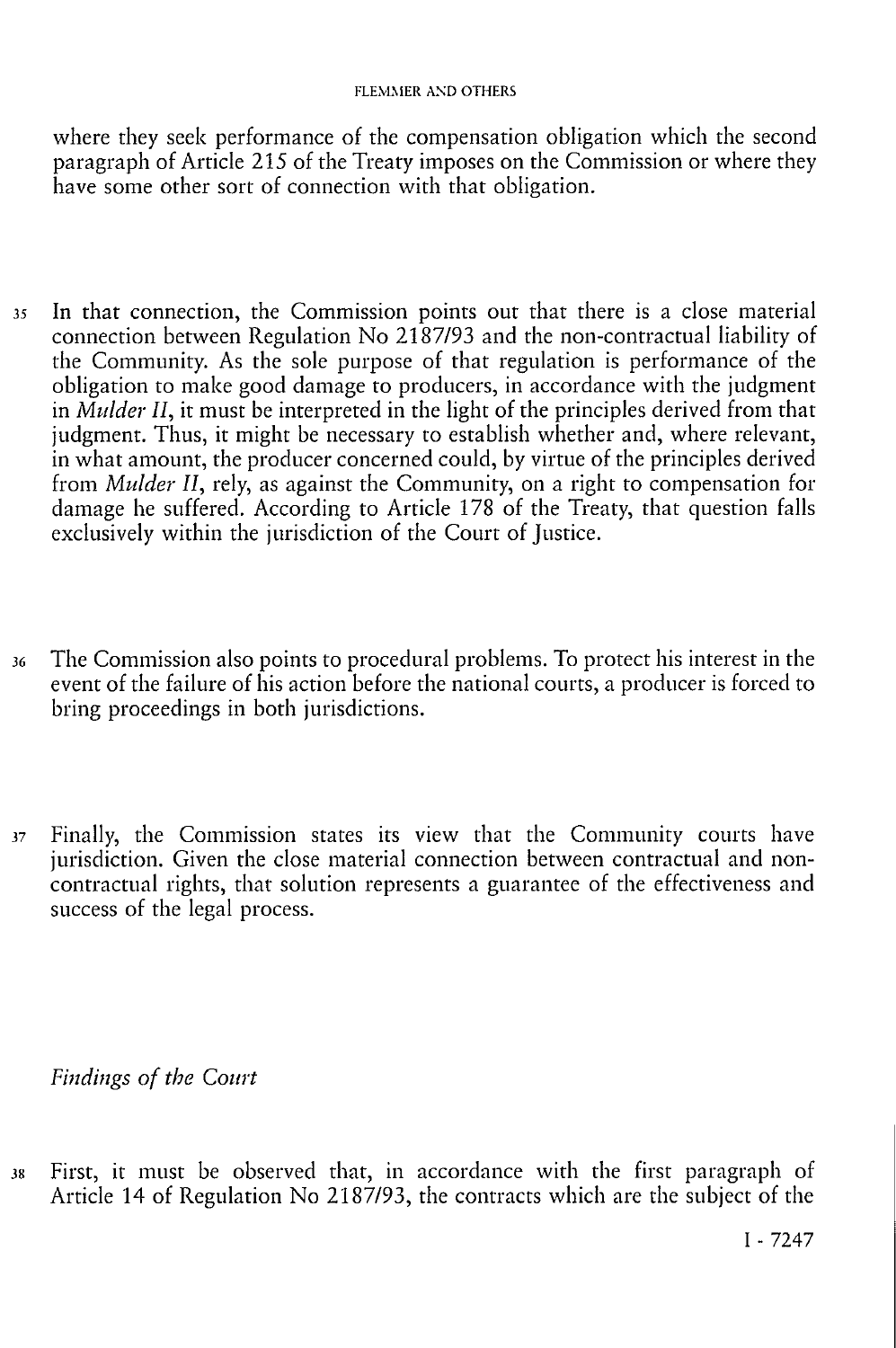actions in the main proceedings were concluded by the applicants with the Council and Commission.

- 39 As to which court has jurisdiction to decide disputes to which the Community is a party, Article 183 of the EC Treaty (now Article 240 EC) provides that the courts of the Member States have jurisdiction to hear such disputes, save where jurisdiction is conferred on the Court of Justice by the Treaty.
- 40 Thus, contrary to the submissions of the applicants in the main proceedings, the attribution of jurisdiction established by the Treaty does not allow the parties to opt for either the Community courts or the national courts in disputes such as those in the main proceedings.
- 41 Since, under that system, the jurisdiction of the Community courts precludes that of the national courts, it must be considered whether the Community courts have jurisdiction to rule, in an action for damages, in disputes such as those before the referring court.
- 42 No provision of the Treaty confers jurisdiction on the Court of Justice to hear disputes relating to the contractual liability of the Community, apart from Article 181 of the EC Treaty (now Article 238 EC), which is not relevant to the cases in the main proceedings. Under Article 178 of the Treaty, the Court of Justice has jurisdiction in disputes relating to compensation for damage provided for in the second paragraph of Article 215 thereof, a provision which only concerns the non-contractual liability of the Community, its contractual liability being covered by the first paragraph of Article 215.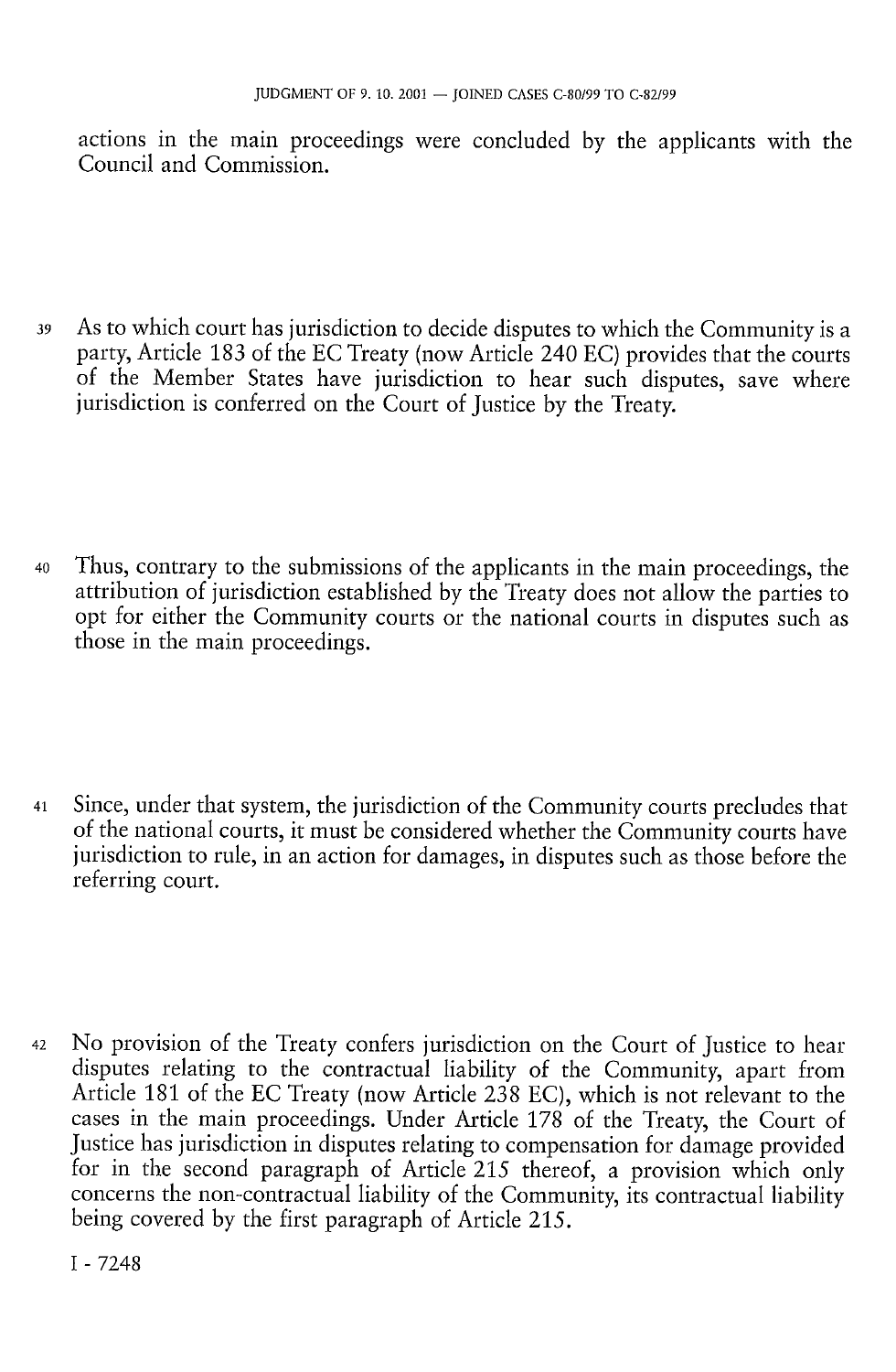- 43 Disputes such as those before the referring court concern the contractual liability of the Community because the legal basis for the claims of the applicants in the main proceedings is a contract. The jurisdiction of the Court of Justice does not therefore arise.
- 44 That interpretation is supported by the 15th recital of the preamble to Regulation No 2187/93. It makes clear that, unlike disputes arising over failure to accept an offer of compensation made to a producer by the competent authority of the Member State concerned, which fall within the jurisdiction of the Community courts, disputes concerning compensation under Regulation No 2187/93 do not fall within the jurisdiction of the Court of Justice.
- 45 Of course, there is a close connection between the system of compensation set up by Regulation No 2187/93 and the action for damages under the second paragraph of Article 215 of the Treaty.
- 46 However, the existence of such a connection does not warrant conferring on the Court of Justice jurisdiction to adjudicate, on the basis of the jurisdiction conferred on it by Article 178 of the Treaty, in disputes relating to contracts concluded under Regulation No 2187/93.
- 47 Compensation under Regulation No 2187/93 remains a separate issue since the system set up by that regulation constitutes an alternative to the settlement of disputes by the courts and offers an additional means of making good damage.
- 48 As regards the danger of differing interpretations of Regulation No 2187/93 by the national courts, it must be borne in mind that the uniform application of Community law can be ensured by judicial cooperation between those courts and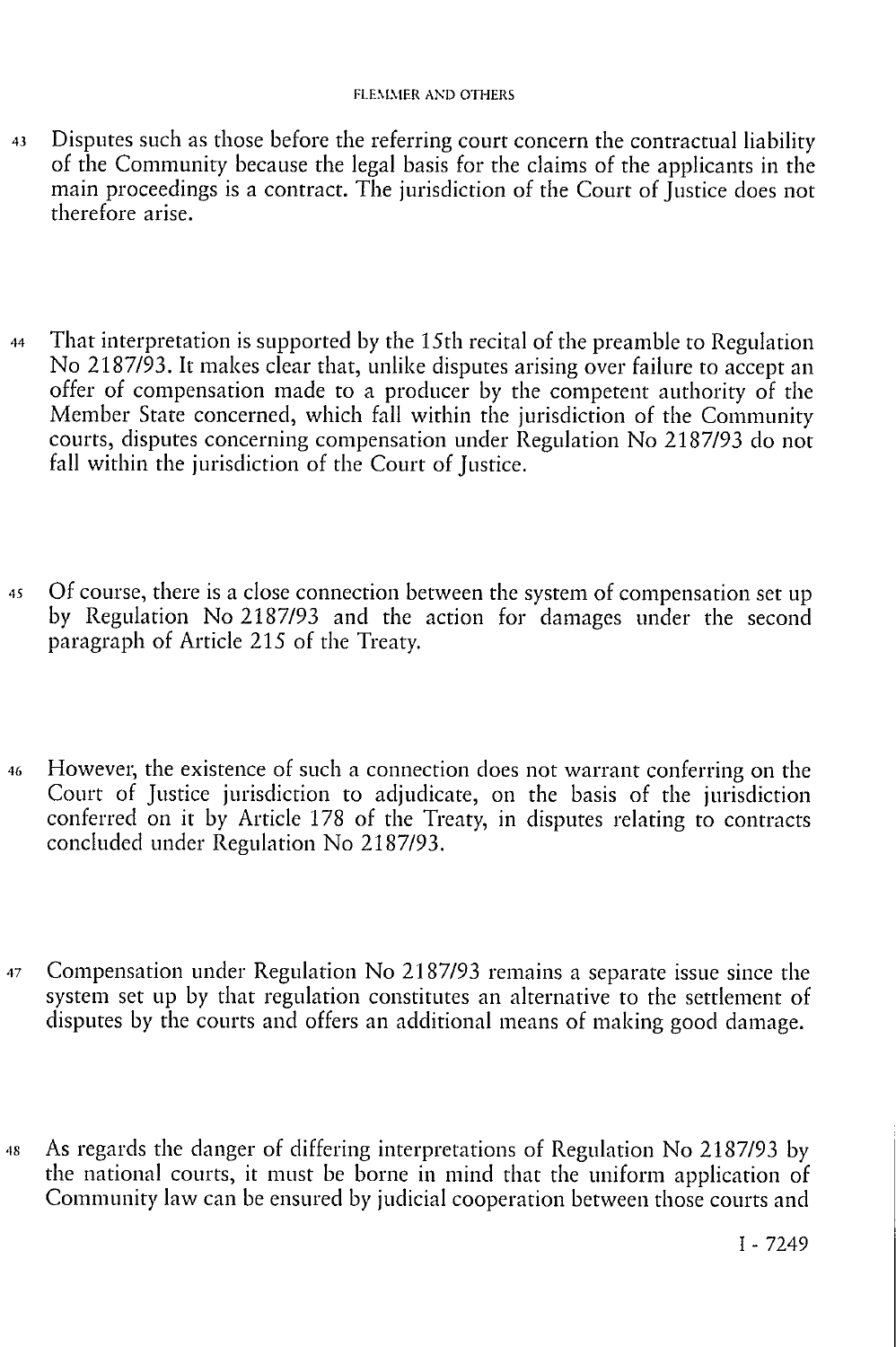the Court of Justice. That cooperation is put into practice in the preliminary reference procedure. In that regard, the situation is no different from that obtaining generally, in so far as Member States implement Community legislation and the national courts hear disputes arising from the implementing measures taken by the national authorities.

- 49 The procedural problems mentioned by the Commission were alleviated by the fact that, under the second subparagraph of Article 10(2) of Regulation No 2187/93, the limitation period pursuant to Article 43 of the Statute of the Court starts to run afresh for all producers on 30 September 1993 if the application for compensation referred to in the first subparagraph has not been made by that date. Moreover, in the event of a partial or total refusal of compensation after the conclusion of a contract for compensation the producer is in any event guaranteed the remedies available in the national legal order, including the obligation incumbent on a national court against whose decisions no appeal lies to refer a question to the Court of Justice for a preliminary ruling.
- 50 The answer to the first question should therefore be that the provisions of the second paragraph of Article 215 and Article 178 of the Treaty read in conjunction are to be interpreted as meaning that the Court of Justice does not have jurisdiction to rule in disputes arising from a contract for compensation concluded in the name and on behalf of the Council and the Commission by the competent national authority, in accordance with Regulation No 2187/93.

### The second question

51 In the event that its jurisdiction to rule in the disputes before it is recognised by the Court of Justice, the referring court asks which law is applicable to those disputes.

 $I - 72.50$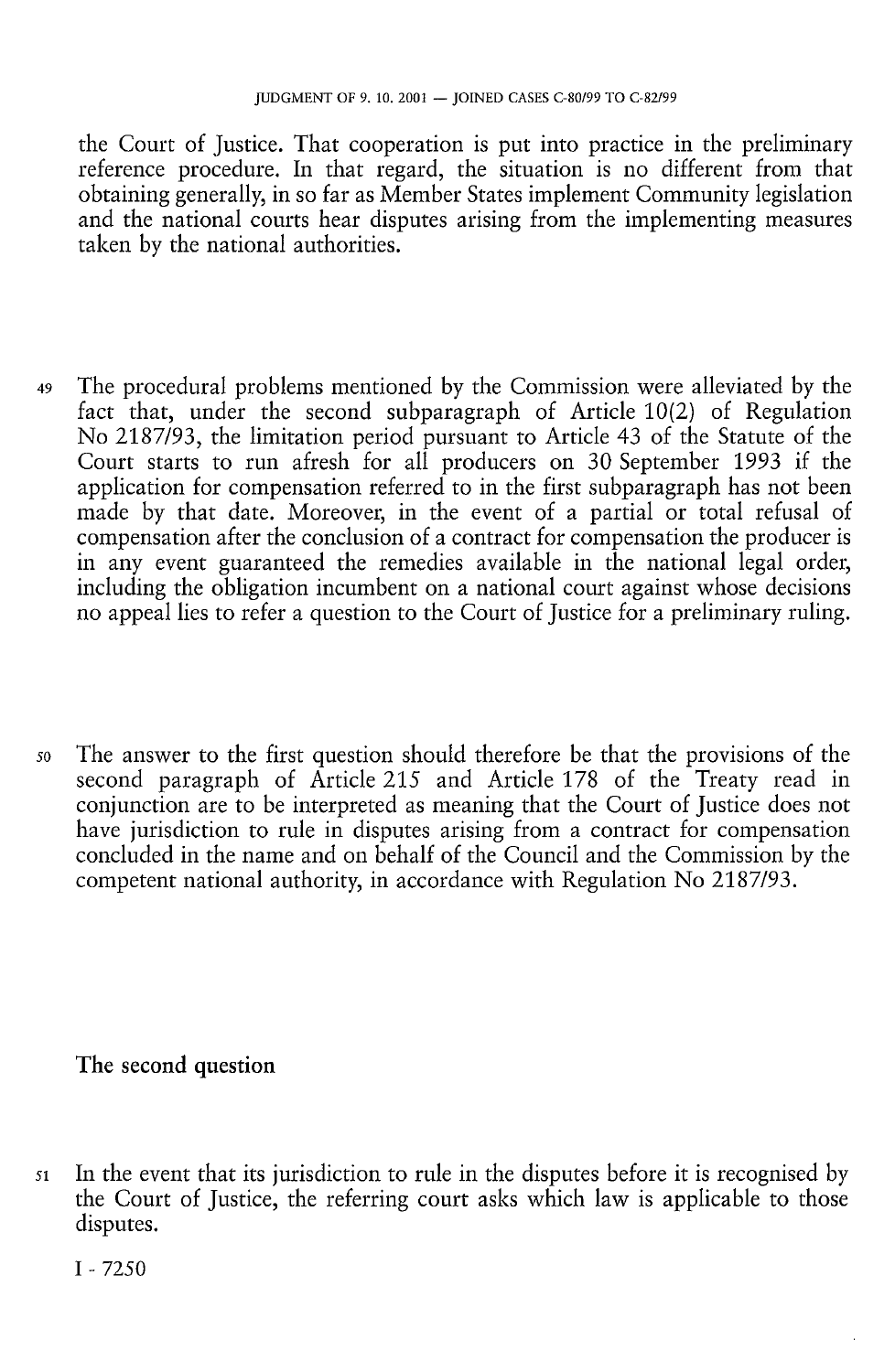52 Noting that neither the contracts nor Regulation No 2187/93 specify the applicable law, the national court takes the view that it is the law of the Member State concerned which must be applied in this case. However, it observes that there are interpretations according to which, in the case of contracts concluded by bodies of the Union, the law of the Union must be applied exclusively and, to that end, specific rules on contractual liability must be implemented on the basis of the general principles of law common to the legal systems of the Member States.

*Arguments put forward in the observations submitted to the Court* 

53 The applicants in the main proceedings and the Commission take the view that, if the national courts have jurisdiction, they must base their decision on the relevant provisions of national law and not on the general principles common to the legal systems of the Member States. In particular, the Commission considers that the jurisdiction of the national courts derives from the argument that the disputes in the main proceedings are cases covered by the contractual liability of the Community and that that liability is governed, under the terms of the second paragraph of Article 215 of the Treaty, by the law applicable to the contracts in question. It would, moreover, be contradictory to declare the national courts to have jurisdiction while applying the above principles rather than national law.

*Findings of the Court* 

54 As is clear from the Commission's submissions, the first paragraph of Article 215 of the Treaty refers, as regards the law applicable to a contract, to the Member States' own laws and not to the general principles common to the legal systems of the Member States.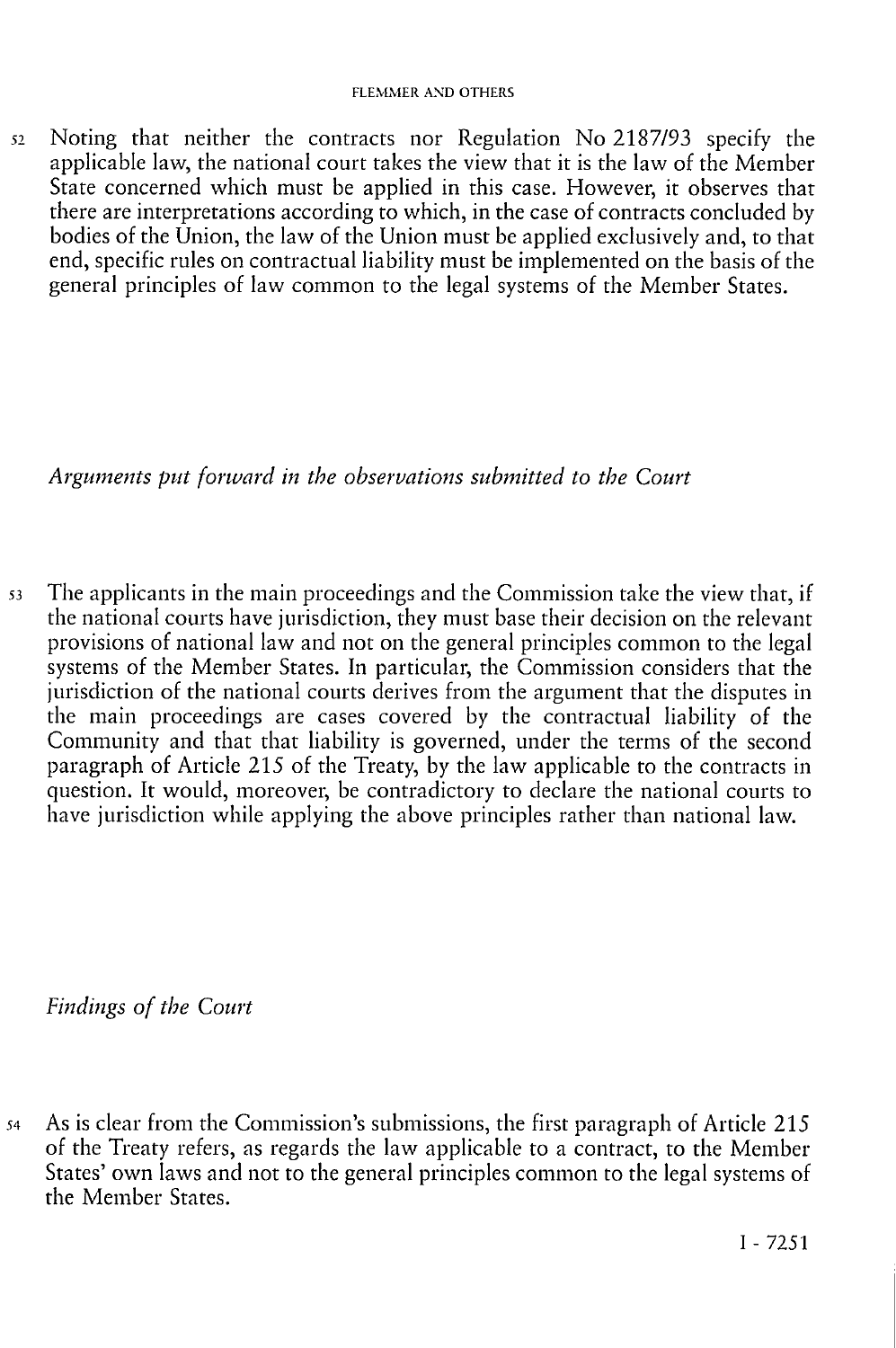- 55 Moreover, in so far as Community law, including its general principles, does not include common rules, according to settled case-law, the national authorities when implementing Community regulations must act in accordance with the procedural and substantive rules of their own national law. However, as the Court has held, recourse to rules of national law is possible only in so far as it is necessary for the implementation of provisions of Community law and in so far as the application of those rules of national law does not jeopardise the scope and effectiveness of that Community law, including its general principles (Joined Cases 146/81, 192/81 and 193/81 *BayWa and Others* [1982] ECR 1503, paragraph 29; Joined Cases 205/82 to 215/82 *Deutsche Milchkontor and Others*  [1983] ECR 2633, paragraphs 17 and 22).
- 56 The interpretation derived from the case-law stated in the previous paragraph cannot be dismissed, as regards the disputes in the main proceedings, on the ground that the implementation of Regulation No 2187/93 takes the specific form of a contract concluded not only on behalf of the Council and the Commission but also in their name. The contract none the less constitutes the implementation by the competent national authorities of Community legislation.
- 57 Accordingly, the answer to the second question must be that, in the absence of any indication in Regulation No 2187/93, the contracts for compensation concluded pursuant to that regulation are governed by the rules of national law, provided that their application does not prejudice the scope and effectiveness of Community law.

## The third question

58 As regards the third question, even though national law is applicable to the contracts in question, it is clear from paragraph *56* above that national rules must be applied in accordance with the general principles of Community law.

 $I - 72.52$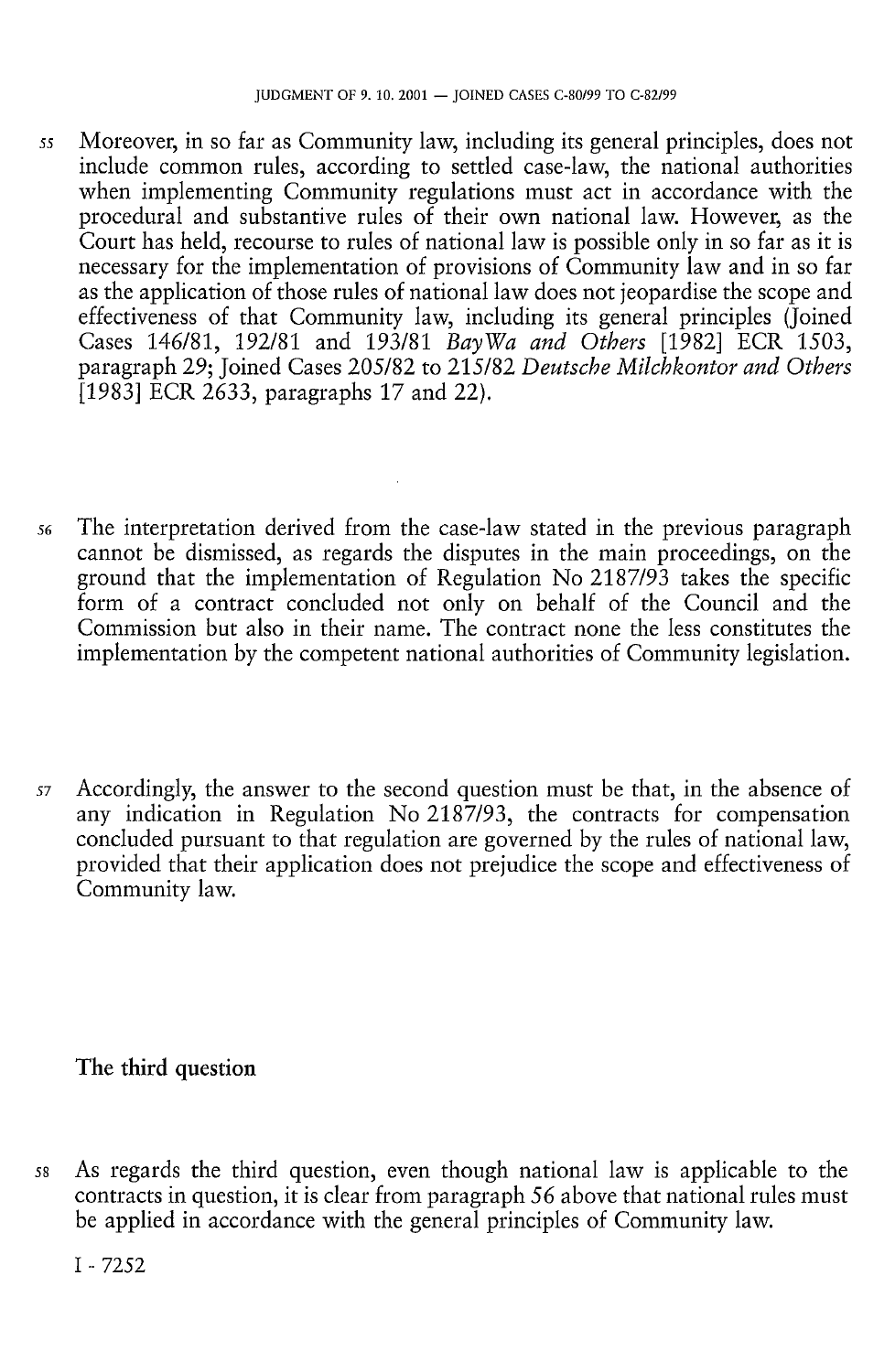- 59 As regards the principle of legitimate expectations raised by the national court, it must be observed that the requirements flowing from the protection of fundamental rights and principles in the Community legal order which the Court of Justice guarantees are also binding on Member States when they implement Community rules.
- 60 Since the principles of the protection of legitimate expectations and assurance of legal certainty are part of the legal order of the Community, the fact that national legislation provides for the protection of legitimate expectations and legal certainty cannot, therefore, be considered contrary to that same legal order *(Deutsche Milchkontor,* cited above, paragraph 30).
- 61 However, the principle that national legislation must be applied without discrimination in relation to purely national procedures of the same kind requires the interest of the Community to be taken fully into consideration in the assessment of the interests in question *[Deutsche Milchkontor,* cited above, paragraph 32).
- 62 In that regard, to assess whether a producer is entitled to rely on the protection of his legitimate expectations when the competent national authority annuls a contract which it concluded with him, the court must also take into account the condition laid down in Article 5 of Regulation No 2187/93.
- *63* Accordingly, the answer to the third question must be that Community law does not preclude the application of the principle of legitimate expectations provided for by the national legal order of the Member State concerned for the purposes of assessing the scope of contracts concluded by national authorities in the name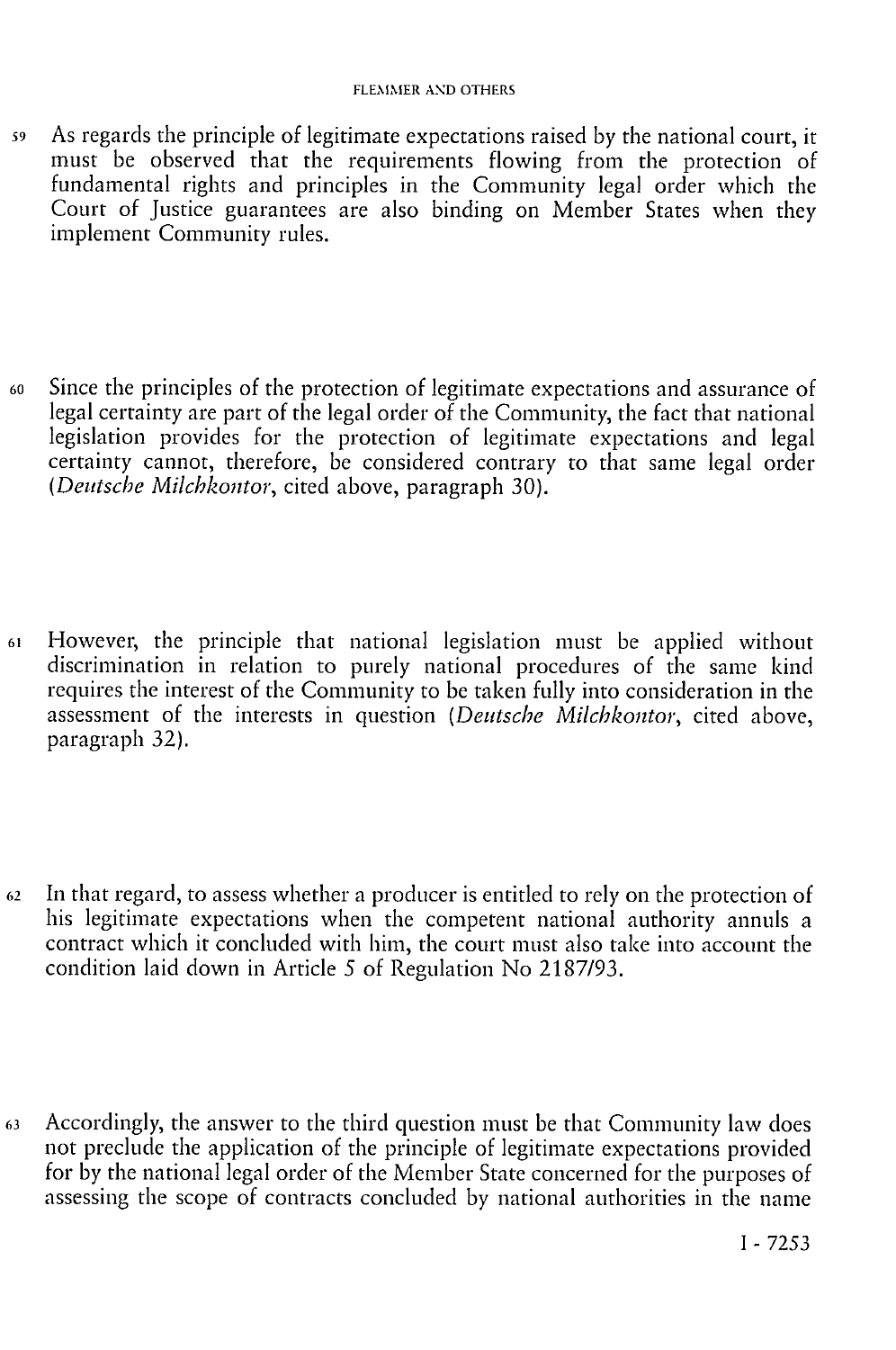and on behalf of the Council and Commission, provided that the Community interest is also taken into account.

**Costs** 

64 The costs incurred by the Commission, which has submitted observations to the Court, are not recoverable. Since these proceedings are, for the parties to the main proceedings, a step in the proceedings pending before the national court, the decision on costs is a matter for that court.

On those grounds,

# THE COURT,

in answer to the questions referred to it by the Verwaltungsgericht Frankfurt am Main by orders of 23 February 1999, hereby rules:

1. The provisions of the second paragraph of Article 215 and Article 178 of the EC Treaty (now the second paragraph of Article 288 EC and Article 235 EC) read in conjunction must be interpreted as meaning that the Court of Justice does not have jurisdiction to rule in disputes arising from a contract for compensation concluded in the name and on behalf of the Council and the Commission by the competent national authority, in accordance with